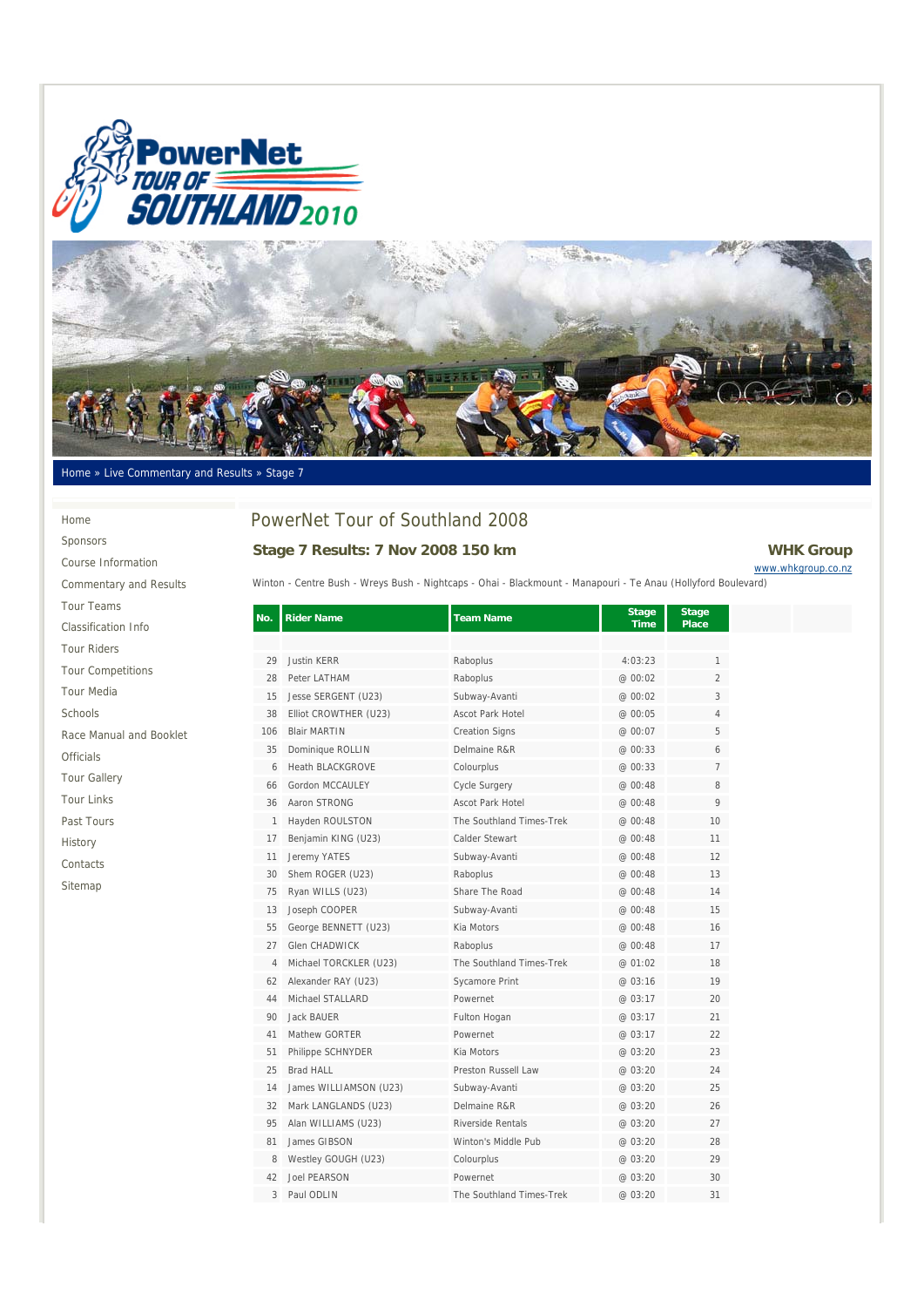| 10             | Justin ENGLAND                      | Colourplus                                 | @ 03:20            | 32       |
|----------------|-------------------------------------|--------------------------------------------|--------------------|----------|
| 76             | <b>Nick LOVEGROVE</b>               | Hudson Gavin Martin                        | @ 03:20            | 33       |
| 111            | Richard ROLLINSON                   | <b>Energy Smart</b>                        | @ 03:20            | 34       |
| 19             | Alex MCGREGOR (U23)                 | Calder Stewart                             | @ 03:20            | 35       |
| 56             | <b>Charles DIONNE</b>               | <b>Hilo Decorating Ltd</b>                 | @ 03:20            | 36       |
| 84             | David AYRE (U23)                    | Winton's Middle Pub                        | @ 03:20            | 37       |
| 107            | David EVANS                         | <b>Creation Signs</b>                      | @ 03:20            | 38       |
| 33             | Matt SILLARS (U23)                  | Delmaine R&R                               | @ 03:20            | 39       |
| 57             | Chuck COYLE                         | <b>Hilo Decorating Ltd</b>                 | @ 03:20            | 40       |
| 64             | Bradley ALDRICH (U23)               | Sycamore Print                             | @ 03:20            | 41       |
| 53             | Alex MEENHORST (U23)                | Kia Motors                                 | @ 03:20            | 42       |
| 63             | Andy MCNAB (U23)                    | Sycamore Print                             | @03:20             | 43       |
| 26             | Robin REID                          | Raboplus                                   | @ 03:20            | 44       |
| 39<br>46       | Mike NORTHEY (U23)<br>Sheldon DEENY | Ascot Park Hotel                           | @ 03:20            | 45<br>46 |
| 60             | Kirk O'BEE                          | Now-MS Society                             | @ 03:32<br>@ 03:32 | 47       |
| 77             | Nico DE JONG                        | Hilo Decorating Ltd<br>Hudson Gavin Martin | @ 09:58            | 48       |
| 105            | <b>Tim PEARCE</b>                   | Southern Inst. Of Technology               | @ 09:58            | 49       |
| 80             | Andrew FAGLES                       | Hudson Gavin Martin                        | @ 09:58            | 50       |
| 78             | Jamie WHYTF                         | Hudson Gavin Martin                        | @ 09:58            | 51       |
| 109            | Nathan PAGE                         | <b>Creation Signs</b>                      | @ 09:58            | 52       |
| 69             | Eric DROWER                         |                                            | @ 09:58            | 53       |
| 21             | Stephen ELDEN                       | Cycle Surgery<br>Preston Russell Law       | @ 09:58            | 54       |
| 93             | Jonathon ATKINSON                   | <b>Riverside Rentals</b>                   | @ 13:10            | 55       |
| 113            | <b>Andrew PHILLIPS</b>              | <b>Energy Smart</b>                        | @ 13:12            | 56       |
| 20             | James MCCOY (U23)                   | Calder Stewart                             | @ 13:12            | 57       |
| 70             | Tom SCULLY (U23)                    | <b>Cycle Surgery</b>                       | @ 19:19            | 58       |
| $\overline{2}$ | Sam BEWLEY (U23)                    | The Southland Times-Trek                   | @ 24:09            | 59       |
| 71             | Matthew GILBERT                     | Share The Road                             | @ 24:09            | 60       |
| 12             | Hayden GODFREY                      | Subway-Avanti                              | @ 24:09            | 61       |
| 5              | Shane MELROSE                       | The Southland Times-Trek                   | @ 24:09            | 62       |
| 112            | Dennis FARRELL                      | <b>Energy Smart</b>                        | @ 26:43            | 63       |
| 97             | <b>Travis KANE</b>                  | South West Helicopters                     | @ 26:43            | 64       |
| 40             | Bevan MASON                         | Ascot Park Hotel                           | @ 26:43            | 65       |
| 108            | Alex MALONE                         | <b>Creation Signs</b>                      | @ 26:43            | 66       |
| 92             | Colin CORNBERG (U23)                | Riverside Rentals                          | @ 26:45            | 67       |
| 98             | Mark MATTHEWS                       | South West Helicopters                     | @ 26:45            | 68       |
| 34             | Sam KING-TURNER                     | Delmaine R&R                               | @ 26:45            | 69       |
| 47             | Peter RENNIE (U23)                  | Now-MS Society                             | @ 26:45            | 70       |
| 72             | Adam COKER (U23)                    | Share The Road                             | @ 26:45            | 71       |
| 102            | Rodney WEIBERG                      | Southern Inst. Of Technology               | @ 26:45            | 72       |
| 79             | Jeremy MEECH                        | Hudson Gavin Martin                        | @ 26:45            | 73       |
| 86             | Josh BARLEY (U23)                   | Fulton Hogan                               | @ 26:45            | 74       |
| 101            | <b>Jonty TAYLOR</b>                 | Southern Inst. Of Technology               | @ 26:45            | 75       |
| 22             | <b>Brett TIVERS</b>                 | Preston Russell Law                        | @ 26:45            | 76       |
| 94             | Brian BIGGS                         | Riverside Rentals                          | @ 26:45            | 77       |
| 103            | Matt DOUGLAS                        | Southern Inst. Of Technology               | @ 26:45            | 78       |
| 73             | Aaron LAWSON (U23)                  | Share The Road                             | @ 26:51            | 79       |
| 114            | Nicholas ATKINSON                   | <b>Energy Smart</b>                        | @ 26:52            | 80       |
| 104            | Sheldon GORTER (U23)                | Southern Inst. Of Technology               | @ 26:52            | 81       |
| 87             | Alasdair DEMPSEY                    | Fulton Hogan                               | @ 26:52            | 82       |
| 110            | Andrew CRAWLEY                      | <b>Creation Signs</b>                      | @ 26:52            | 83       |
| 83             | <b>Brett DAWBER</b>                 | Winton's Middle Pub                        | @ 26:52            | 84       |
| 68             | James FAIRWEATHER                   | Cycle Surgery                              | @ 26:52            | 85       |
| 18             | Brad CARTER (U23)                   | Calder Stewart                             | @ 26:52            | 86       |
| 23             | Brock ROBERTS (U23)                 | Preston Russell Law                        | @ 26:52            | 87       |
| 48             | Tyler LOCKE (U23)                   | Now-MS Society                             | @ 30:53            | 88       |
| 82             | Leon HEXTALL (U23)                  | Winton's Middle Pub                        | @ 53:44            | 89       |
| 89             | Tim HARGRAVE                        | Fulton Hogan                               | @ 55:41            | 90       |
| 91             | <b>Winston BRIGGS</b>               | Riverside Rentals                          | @ 55:41            | 91       |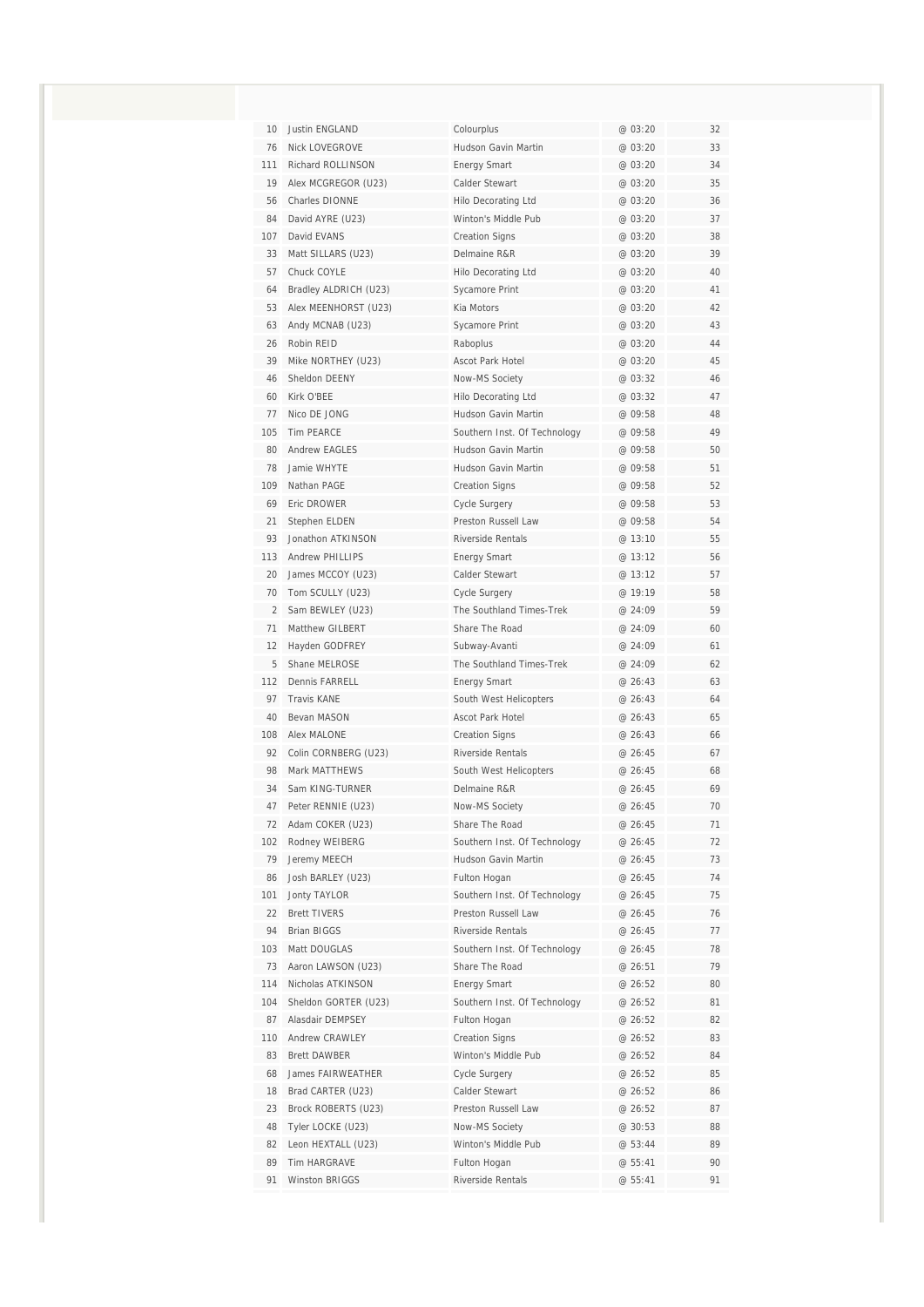|  | © 2008 Tour of Southland. |  |  |
|--|---------------------------|--|--|
|  |                           |  |  |

Î.

**Live data provided by Gen-i Southland**

| 99 | Simon CROOM          | South West Helicopters | @ 55:41    | 92       |
|----|----------------------|------------------------|------------|----------|
| 49 | Cory GREENBERG (U23) | Now-MS Society         | @1:00:09   | 93       |
| 61 | Daniel SEAGAR (U23)  | Sycamore Print         | @1:00:09   | 94       |
|    | Marc RYAN            | Colourplus             | <b>DNF</b> | $\Omega$ |
| 45 | Paul WINTERBOURNE    | Powernet               | <b>DNF</b> | $\Omega$ |
| 52 | WIII DICKESON        | Kia Motors             | <b>DNF</b> | $\Omega$ |
| 54 | Samuel EADIE (U23)   | Kia Motors             | <b>DNF</b> | $\Omega$ |
| 59 | Michael GRABINGER    | Hilo Decorating Ltd    | <b>DNF</b> | $\Omega$ |
| 74 | Roman VAN UDEN (U23) | Share The Road         | <b>DNF</b> | $\Omega$ |
|    |                      |                        |            |          |

Live data provided by Gen-i Southland. Results data generated from SportCalc (www.sportcalc.co.nz)

### **PowerNet General Classification (After stage 7)**

| No. | <b>Rider Name</b>       | <b>Team Name</b>           | G C<br><b>Time</b> | G C<br><b>Place</b> | <b>Bonus</b> | <b>Penalty</b> |
|-----|-------------------------|----------------------------|--------------------|---------------------|--------------|----------------|
|     |                         |                            |                    |                     |              |                |
| 66  | Gordon MCCAULEY         | Cycle Surgery              | 17:04:50           | 1                   | 00:21        |                |
| 1   | Hayden ROULSTON         | The Southland Times-Trek   | @ 00:17            | $\overline{2}$      | 00:12        |                |
| 6   | <b>Heath BLACKGROVE</b> | Colourplus                 | @ 02:54            | 3                   | 00:07        |                |
| 13  | Joseph COOPER           | Subway-Avanti              | @ 03:06            | $\overline{4}$      |              |                |
| 35  | Dominique ROLLIN        | Delmaine R&R               | @ 03:07            | 5                   | 00:08        |                |
| 3   | Paul ODLIN              | The Southland Times-Trek   | @ 05:40            | 6                   | 00:06        |                |
| 36  | Aaron STRONG            | <b>Ascot Park Hotel</b>    | @ 05:48            | 7                   | 00:04        |                |
| 11  | Jeremy YATES            | Subway-Avanti              | @ 05:52            | 8                   | 00:21        |                |
| 27  | Glen CHADWICK           | Raboplus                   | @ 07:50            | 9                   | 00:07        |                |
| 14  | James WILLIAMSON (U23)  | Subway-Avanti              | @ 08:00            | 10                  | 00:02        |                |
| 106 | <b>Blair MARTIN</b>     | <b>Creation Signs</b>      | @ 10:11            | 11                  | 00:04        |                |
| 17  | Benjamin KING (U23)     | Calder Stewart             | @ 10:35            | 12                  |              |                |
| 75  | Ryan WILLS (U23)        | Share The Road             | @ 10:58            | 13                  | 00:01        |                |
| 4   | Michael TORCKLER (U23)  | The Southland Times-Trek   | @ 12:30            | 14                  | 00:06        |                |
| 55  | George BENNETT (U23)    | Kia Motors                 | @ 15:16            | 15                  |              |                |
| 51  | Philippe SCHNYDER       | Kia Motors                 | @ 15:38            | 16                  |              |                |
| 29  | <b>Justin KERR</b>      | Raboplus                   | @ 15:55            | 17                  | 00:14        |                |
| 30  | Shem ROGER (U23)        | Raboplus                   | @ 16:11            | 18                  |              |                |
| 10  | <b>Justin ENGLAND</b>   | Colourplus                 | @ 17:40            | 19                  |              |                |
| 15  | Jesse SERGENT (U23)     | Subway-Avanti              | @ 18:04            | 20                  | 00:05        |                |
| 28  | Peter LATHAM            | Raboplus                   | @ 18:19            | 21                  | 00:06        |                |
| 90  | <b>Jack BAUER</b>       | Fulton Hogan               | @ 19:24            | 22                  | 00:04        |                |
| 26  | Robin REID              | Raboplus                   | @ 21:18            | $23=$               | 00:02        |                |
| 39  | Mike NORTHEY (U23)      | Ascot Park Hotel           | @ 21:18            | $23=$               |              |                |
| 38  | Elliot CROWTHER (U23)   | Ascot Park Hotel           | @ 21:28            | 25                  |              |                |
| 8   | Westley GOUGH (U23)     | Colourplus                 | @ 21:40            | 26                  | 00:02        |                |
| 60  | Kirk O'BEE              | Hilo Decorating Ltd        | @ 23:18            | 27                  | 00:01        |                |
| 81  | James GIBSON            | Winton's Middle Pub        | @ 24:20            | 28                  |              |                |
| 95  | Alan WILLIAMS (U23)     | Riverside Rentals          | @ 24:33            | 29                  |              |                |
| 57  | Chuck COYLE             | Hilo Decorating Ltd        | @ 24:53            | 30                  |              |                |
| 84  | David AYRE (U23)        | Winton's Middle Pub        | @ 25:24            | 31                  |              |                |
| 76  | Nick LOVEGROVE          | <b>Hudson Gavin Martin</b> | @ 26:34            | 32                  |              |                |
| 32  | Mark LANGLANDS (U23)    | Delmaine R&R               | @ 27:19            | $33 =$              |              |                |
| 42  | <b>Joel PEARSON</b>     | Powernet                   | @ 27:19            | $33=$               | 00:02        |                |
| 69  | Eric DROWER             | Cycle Surgery              | @ 30:55            | 35                  |              |                |
| 19  | Alex MCGREGOR (U23)     | Calder Stewart             | @ 32:16            | 36                  |              |                |
| 111 | Richard ROLLINSON       | <b>Energy Smart</b>        | @ 32:29            | 37                  |              |                |
| 53  | Alex MEENHORST (U23)    | Kia Motors                 | @ 32:53            | 38                  | 00:01        |                |
| 56  | Charles DIONNE          | <b>Hilo Decorating Ltd</b> | @ 33:16            | 39                  |              |                |
| 109 | Nathan PAGE             | <b>Creation Signs</b>      | @ 33:17            | 40                  |              |                |
| 41  | Mathew GORTER           | Powernet                   | @ 33:30            | 41                  |              |                |
| 107 | David EVANS             | <b>Creation Signs</b>      | @ 33:50            | 42                  |              |                |
| 46  | Sheldon DEENY           | Now-MS Society             | @ 34:57            | 43                  |              |                |
| 33  | Matt SILLARS (U23)      | Delmaine R&R               | @ 34:58            | 44                  |              |                |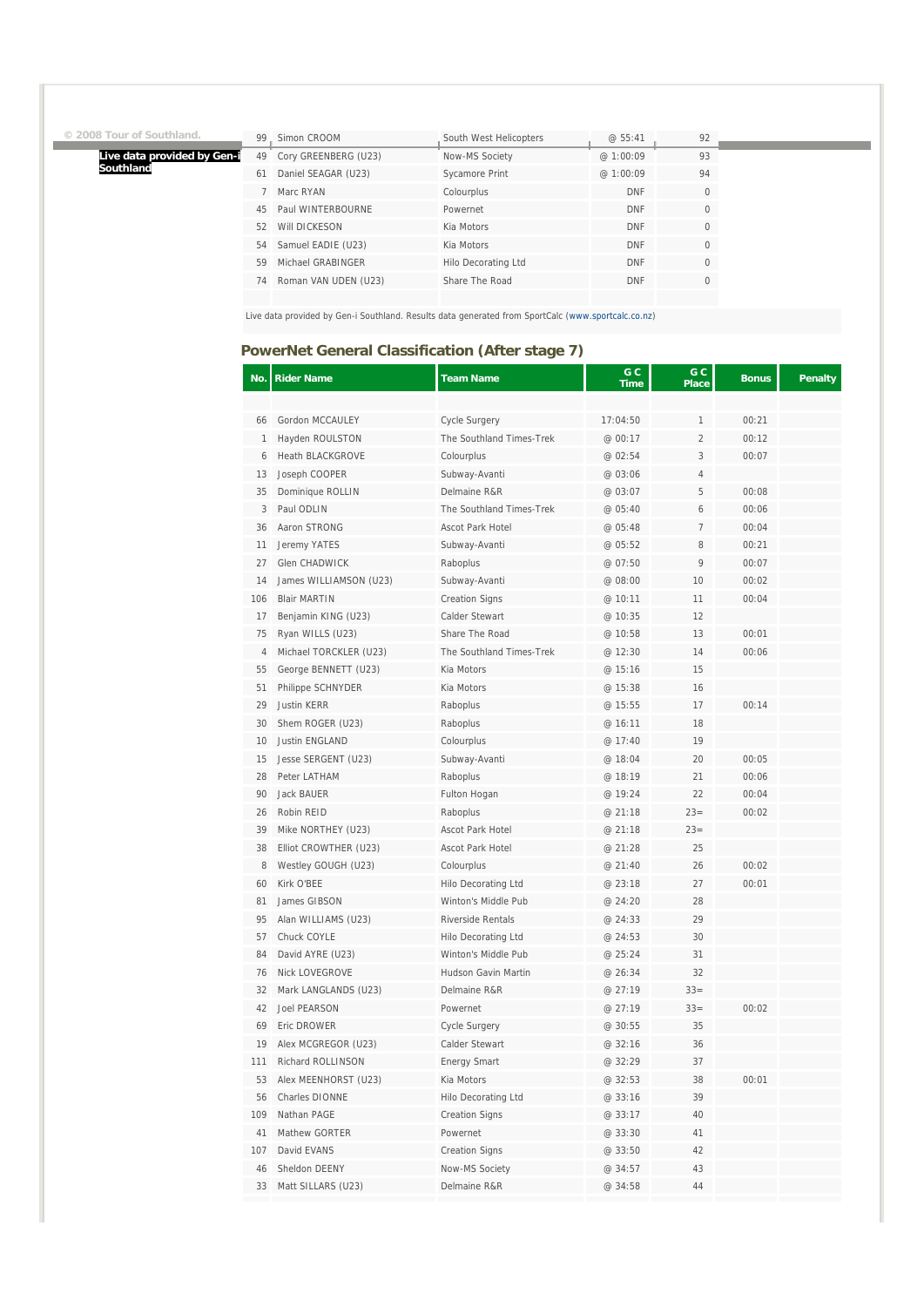| $25^{\frac{1}{2}}$ | <b>Brad HALL</b>       | Preston Russell Law          | @ 36:06    | 45 |       |       |
|--------------------|------------------------|------------------------------|------------|----|-------|-------|
| 63                 | Andy MCNAB (U23)       | <b>Sycamore Print</b>        | @ 40:01    | 46 |       |       |
| 80                 | <b>Andrew EAGLES</b>   | Hudson Gavin Martin          | @ 40:31    | 47 |       |       |
| 62                 | Alexander RAY (U23)    | Sycamore Print               | @ 41:34    | 48 |       |       |
| 23                 | Brock ROBERTS (U23)    | Preston Russell Law          | @ 46:06    | 49 |       |       |
| 70                 | Tom SCULLY (U23)       | Cycle Surgery                | @ 46:21    | 50 |       |       |
| 21                 | Stephen ELDEN          | Preston Russell Law          | @ 47:14    | 51 |       |       |
| 93                 | Jonathon ATKINSON      | Riverside Rentals            | @ 47:25    | 52 |       |       |
| 44                 | Michael STALLARD       | Powernet                     | @ 47:47    | 53 | 00:05 |       |
| 108                | Alex MALONE            | <b>Creation Signs</b>        | @ 49:37    | 54 |       |       |
| 64                 | Bradley ALDRICH (U23)  | Sycamore Print               | @ 51:12    | 55 |       |       |
| 105                | <b>Tim PEARCE</b>      | Southern Inst. Of Technology | @ 52:56    | 56 |       |       |
| 20                 | James MCCOY (U23)      | Calder Stewart               | @ 53:37    | 57 |       |       |
| 78                 | Jamie WHYTE            | Hudson Gavin Martin          | @ 54:20    | 58 |       |       |
| 83                 | <b>Brett DAWBER</b>    | Winton's Middle Pub          | @ 55:51    | 59 |       | 00:20 |
| 22                 | <b>Brett TIVERS</b>    | Preston Russell Law          | @ 56:32    | 60 |       |       |
| 113                | <b>Andrew PHILLIPS</b> |                              | @ 59:28    | 61 |       |       |
|                    |                        | <b>Energy Smart</b>          |            |    |       |       |
| 18                 | Brad CARTER (U23)      | Calder Stewart               | @ 1:00:32  | 62 |       |       |
| 110                | Andrew CRAWLEY         | <b>Creation Signs</b>        | @ 1:01:05  | 63 |       |       |
| 40                 | Bevan MASON            | <b>Ascot Park Hotel</b>      | @ 1:02:18  | 64 |       |       |
| 47                 | Peter RENNIE (U23)     | Now-MS Society               | @ 1:02:31  | 65 |       |       |
| 71                 | Matthew GILBERT        | Share The Road               | @ 1:02:38  | 66 |       |       |
| 114                | Nicholas ATKINSON      | <b>Energy Smart</b>          | @ 1:05:00  | 67 |       |       |
| 87                 | Alasdair DEMPSEY       | Fulton Hogan                 | @ 1:06:42  | 68 |       |       |
| 12                 | Hayden GODFREY         | Subway-Avanti                | @ 1:08:25  | 69 |       |       |
| 97                 | <b>Travis KANE</b>     | South West Helicopters       | @ 1:09:32  | 70 |       |       |
| 34                 | Sam KING-TURNER        | Delmaine R&R                 | @ 1:09:42  | 71 |       | 00:20 |
| 77                 | Nico DE JONG           | Hudson Gavin Martin          | @ 1:11:29  | 72 |       |       |
| $\overline{2}$     | Sam BEWLEY (U23)       | The Southland Times-Trek     | @ 1:12:08  | 73 |       |       |
| 68                 | James FAIRWEATHER      | Cycle Surgery                | @ 1:13:20  | 74 |       |       |
| 73                 | Aaron LAWSON (U23)     | Share The Road               | @ 1:15:46  | 75 |       |       |
| 112                | Dennis FARRELL         | <b>Energy Smart</b>          | @ 1:15:56  | 76 |       |       |
| 72                 | Adam COKER (U23)       | Share The Road               | @ 1:16:07  | 77 |       |       |
| 104                | Sheldon GORTER (U23)   | Southern Inst. Of Technology | @ 1:16:37  | 78 |       |       |
| 86                 | Josh BARLEY (U23)      | Fulton Hogan                 | @ 1:18:31  | 79 | 00:01 |       |
| 92                 | Colin CORNBERG (U23)   | Riverside Rentals            | @ 1:19:29  | 80 |       |       |
| 101                | <b>Jonty TAYLOR</b>    | Southern Inst. Of Technology | @ 1:19:55  | 81 |       |       |
| 102                | Rodney WEIBERG         | Southern Inst. Of Technology | @ 1:21:26  | 82 |       |       |
| 5                  | Shane MELROSE          | The Southland Times-Trek     | @ 1:24:03  | 83 |       | 00:20 |
| 98                 | Mark MATTHEWS          | South West Helicopters       | @ 1:35:28  | 84 |       |       |
| 82                 | Leon HEXTALL (U23)     | Winton's Middle Pub          | @ 1:39:52  | 85 |       |       |
| 48                 | Tyler LOCKE (U23)      | Now-MS Society               | @ 1:41:29  | 86 |       | 00:20 |
| 103                | Matt DOUGLAS           | Southern Inst. Of Technology | @ 1:41:34  | 87 |       | 00:20 |
| 79                 | Jeremy MEECH           | Hudson Gavin Martin          | @ 1:50:12  | 88 |       | 00:20 |
| 94                 | <b>Brian BIGGS</b>     | Riverside Rentals            | @ 1:56:55  | 89 |       |       |
| 89                 | Tim HARGRAVE           | Fulton Hogan                 | @ 2:04:53  | 90 |       | 00:20 |
| 91                 | Winston BRIGGS         | Riverside Rentals            | @ 2:06:30  | 91 |       |       |
| 49                 |                        |                              |            |    |       |       |
|                    | Cory GREENBERG (U23)   | Now-MS Society               | @ 2:42:06  | 92 |       | 00:20 |
| 61                 | Daniel SEAGAR (U23)    | Sycamore Print               | @ 2:46:45  | 93 |       |       |
| 99                 | Simon CROOM            | South West Helicopters       | @ 2:52:24  | 94 |       |       |
| 7                  | Marc RYAN              | Colourplus                   | DNF        |    |       |       |
| 45                 | Paul WINTERBOURNE      | Powernet                     | <b>DNF</b> |    |       |       |
| 52                 | Will DICKESON          | Kia Motors                   | <b>DNF</b> |    | 00:04 |       |
| 54                 | Samuel EADIE (U23)     | Kia Motors                   | DNF        |    |       |       |
| 59                 | Michael GRABINGER      | <b>Hilo Decorating Ltd</b>   | DNF        |    |       |       |
| 74                 | Roman VAN UDEN (U23)   | Share The Road               | <b>DNF</b> |    | 00:04 |       |
|                    |                        |                              |            |    |       |       |

Live data provided by Gen-i Southland. Results data generated from SportCalc (www.sportcalc.co.nz)

**Teams Classification (After stage 7)** 

Home | Sponsors | Course Information | Commentary and Results | Tour Teams | Classification Info | Tour Riders | Tour Competitions | Tour Media | Schools | Race Manual and Booklet | Officials | Tour Gallery | Tour Links | Past Tours | History | Contacts | Sitemap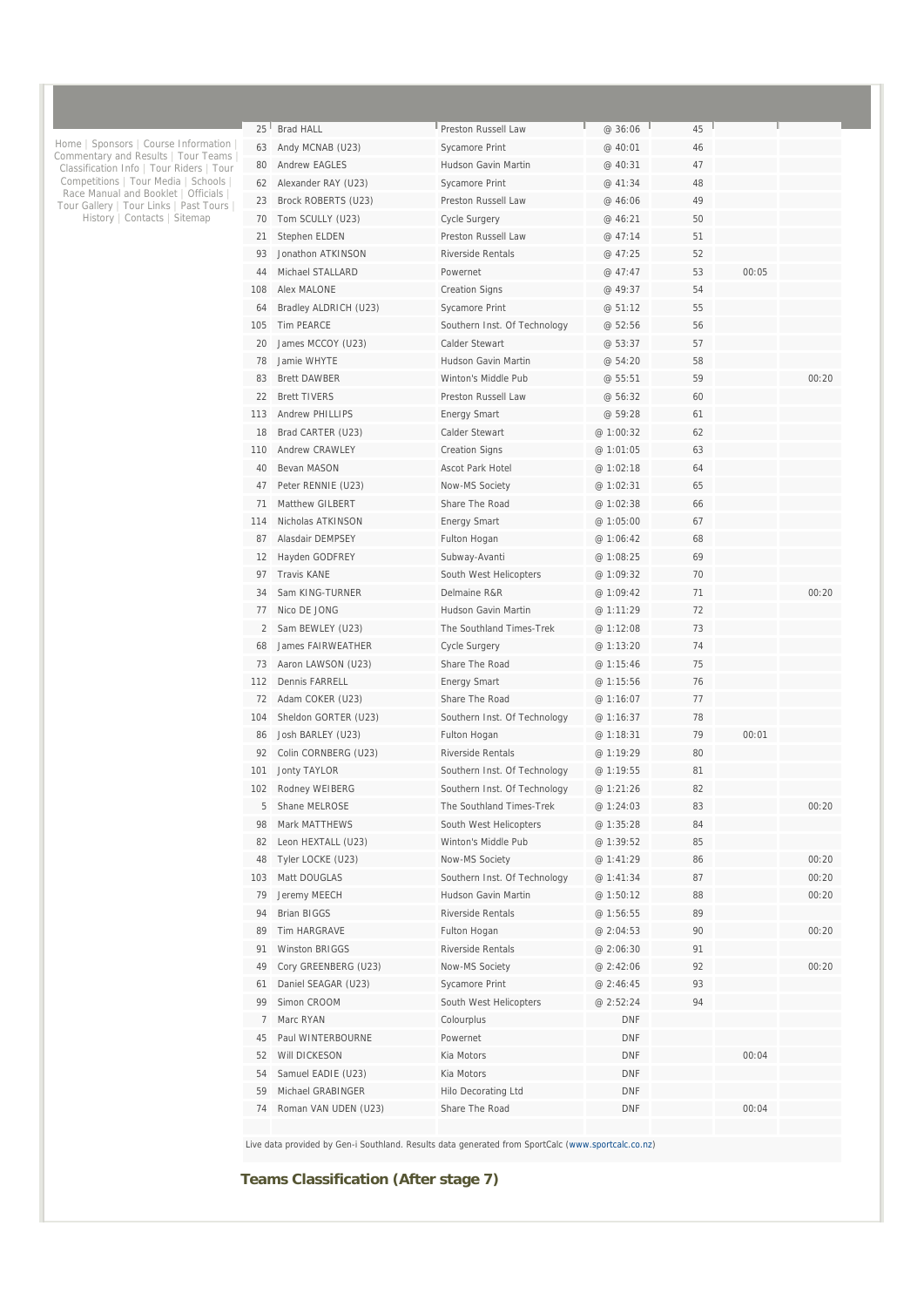|  |  | Sponsored by WENSLEY'S AVANTI PRO, INVERCARGILL |
|--|--|-------------------------------------------------|

| <b>Team Name</b>             | <b>GC Time</b> |
|------------------------------|----------------|
|                              |                |
| Subway-Avanti                | 51:28:33       |
| The Southland Times-Trek     | @ 04:48        |
| Raboplus                     | @ 24:33        |
| Colourplus                   | @25:33         |
| Ascot Park Hotel             | @ 34:27        |
| Kia Motors                   | @ 34:39        |
| <b>Creation Signs</b>        | @ 47:08        |
| <b>Hilo Decorating Ltd</b>   | @ 49:22        |
| Delmaine R&R                 | @ 49:38        |
| Cycle Surgery                | @ 1:02:45      |
| Powernet                     | @ 1:06:08      |
| Calder Stewart               | @ 1:15:17      |
| Winton's Middle Pub          | @ 1:29:58      |
| Share The Road               | @ 1:32:23      |
| <b>Hudson Gavin Martin</b>   | @ 1:43:08      |
| Preston Russell Law          | @1:46:00       |
| <b>Sycamore Print</b>        | @ 1:58:30      |
| Riverside Rentals            | @ 2:12:27      |
| Fulton Hogan                 | @ 2:16:28      |
| <b>Energy Smart</b>          | @ 2:22:03      |
| Now-MS Society               | @ 2:58:21      |
| Southern Inst. Of Technology | @ 3:06:16      |
| South West Helicopters       | @ 4:57:13      |
|                              |                |

Live data provided by Gen-i Southland. Results data generated from SportCalc (www.sportcalc.co.nz)

### **Sprint Ace Classification (after stage 7)**

### **Sponsored by HARCOURTS SOUTHLAND**

|     | No.   Rider Name     | <b>Team Name</b>         | <b>Points</b>  |
|-----|----------------------|--------------------------|----------------|
|     |                      |                          |                |
| 35  | Dominique Rollin     | Delmaine R&R             | 52             |
| 66  | Gordon McCauley      | Cycle Surgery            | 41             |
| 42  | <b>Joel Pearson</b>  | Powernet                 | 33             |
| 1   | Hayden Roulston      | The Southland Times-Trek | 25             |
| 27  | Glen Chadwick        | Raboplus                 | 24             |
| 74  | Roman Van Uden       | Share The Road           | 24             |
| 44  | Michael Stallard     | Powernet                 | 18             |
| 33  | Matt Sillars         | Delmaine R&R             | 15             |
| 11  | Jeremy Yates         | Subway-Avanti            | 15             |
| 26  | Robin Reid           | Raboplus                 | 15             |
| 90  | Jack Bauer           | Fulton Hogan             | 14             |
| 75  | Ryan Wills           | Share The Road           | 12             |
| 86  | Josh Barley          | Fulton Hogan             | 10             |
| 93  | Jonathon Atkinson    | Riverside Rentals        | 10             |
| 37  | <b>Clinton Avery</b> | Ascot Park Hotel         | 8              |
| 39  | Mike Northey         | <b>Ascot Park Hotel</b>  | $\overline{7}$ |
| 3   | Paul Odlin           | The Southland Times-Trek | 7              |
| 106 | <b>Blair Martin</b>  | <b>Creation Signs</b>    | 6              |
|     | 38 Filiot Crowther   | Ascot Park Hotel         | 5              |
| 28  | Peter Latham         | Raboplus                 | 5              |
| 84  | David Ayre           | Winton's Middle Pub      | 5              |
| 52  | Will Dickeson        | Kia Motors               | 5              |
| 15  | Jesse Sergent        | Subway-Avanti            | 4              |
| 29  | Justin Kerr          | Raboplus                 | $\overline{4}$ |
| 36  | Aaron Strong         | Ascot Park Hotel         | $\overline{4}$ |
| 8   | <b>Westley Gough</b> | Colourplus               | 3              |
| 6   | Heath Blackgrove     | Colourplus               | 3              |
| 47  | Peter Rennie         | Now-MS Society           | 3              |
| 34  | Sam King-Turner      | Delmaine R&R             | 3              |
|     |                      |                          |                |